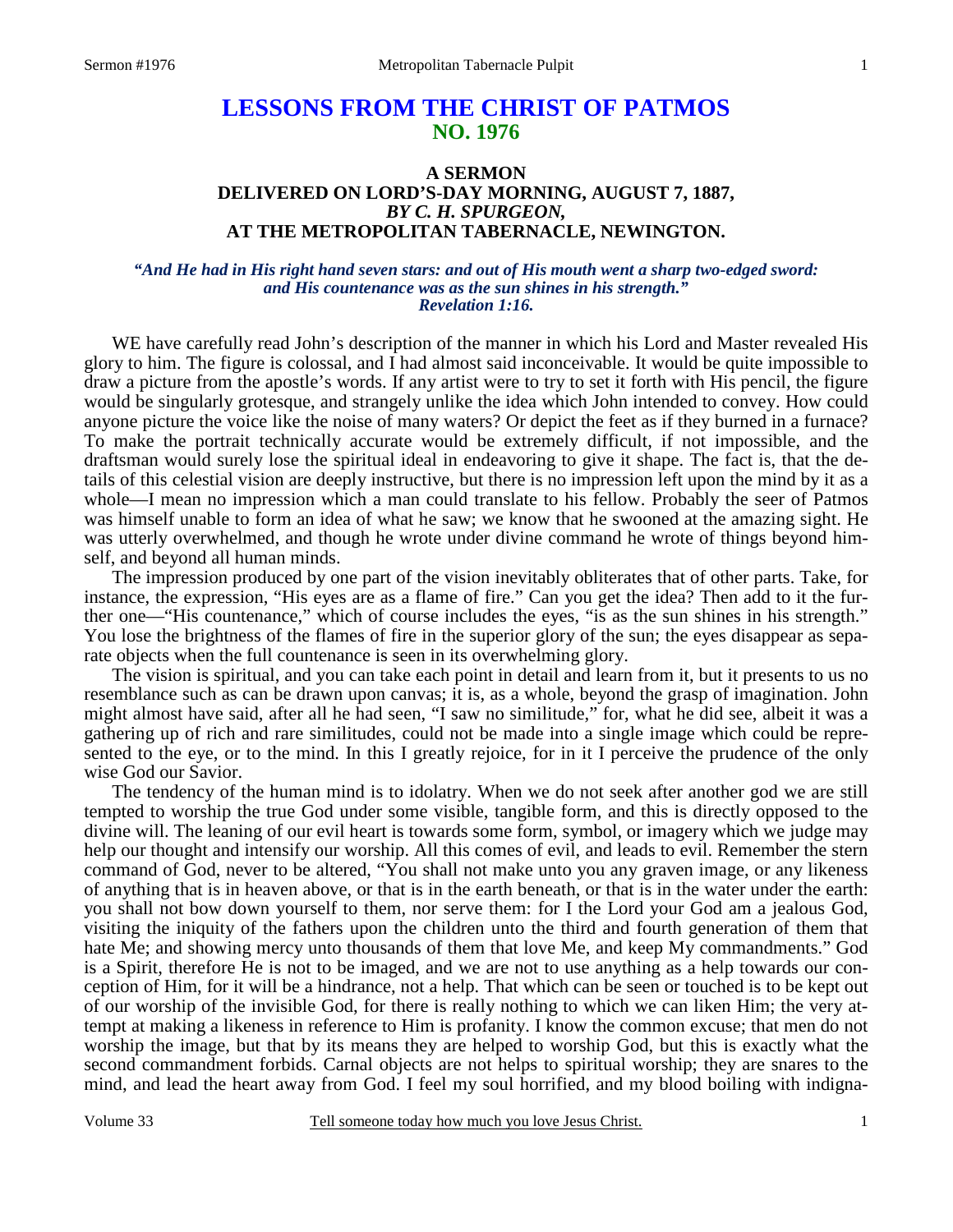tion, when I see in what are called Protestant churches, not only a material altar, which is treated with honor, but upon it a cross to which idolatrous reverence is evidently paid by those who bow as they pass before it. It is very usual nowadays to see also the *Agnus Dei,* or a small figure of a lamb, and this, like the figure of a calf among the Israelites, is viewed with devotion. Why, we are not only going back to Popery, we are reverting to Paganism! I do not care what shape your image takes, whether it is a cross, a crucifix, or an *Angus Dei;* if it is anything to be seen or handled, it is strictly forbidden in the worship of God.

Had the portrait of our Lord been a suitable subject for reverence—and I can conceive of nothing for which greater claim can be put in—we should have had His likeness preserved to us by the special care of the good Spirit, who is ever mindful of the edification of saints, but we have neither painting nor statuary of any authority, nor, indeed, any which can be supposed to depict His matchless form. If this best of images is denied us, let us not tolerate the idols of human invention. The hammers of iconoclasts might find good work in breaking those images in pieces which now pollute our churches. Take these things hence; they are not becoming in the house of God; they do not help us towards spiritual worship, but they become grievous offenses to a jealous God, who counts such worship a spiritual adultery by which His own worship is defiled.

Do not imagine that the Jews in the wilderness, when they made what Moses calls a calf, really intended to pay divine honors to the image of a bull. They had learned in Egypt that the bull was the most venerable of all symbols of Deity; it is the embodiment of strength, and therefore it appeared fit to represent the power of God. They said in effect—"We will adore the unseen power of God under the image of the useful and powerful ox," so they made an image of an ox out of their most precious things, and said, "These are your gods, O Israel, which brought you up out of Egypt." Moses did not treat this ritualism with respect, but with indignation. He calls the ox a calf, for it was newly born, and but little in stature. He called it in grim ridicule "a calf," and therein he set us an example, for objects of idolatrous worship should be treated by us with scorn, lest in any degree we partake in the crime of idolatry. We must keep ourselves from idols. When the Philistines called their god the God of Flies, the Jews ridiculed him as the God of Dung, thus showing their abhorrence of the imaginary deity. I do not blame our Reforming and Puritan fathers that they used names of ridicule and contempt for those things which Romanism has degraded into idols, for even the most sacred things lose all sacredness when elevated into objects of adoration, whatever may be the motive which leads to so great a crime. I may admire the sincerity which kisses the wounds of the crucifix, but I must none the less abhor the idolatry of the deed, and feel a horror of the image. Did not Hezekiah break in pieces even the bronze serpent when it became an object of worship? He called it Nehushtan, that is, a mere bit of brass. If ever there was a piece of brass which deserved religious regard from men it was that bronze serpent, by which so many had been healed. When used aright it was God's channel of blessing, but when idolized it was broken in pieces as so much old metal. I feel glad, therefore, that even when the Lord Christ revealed Himself so specially to the mind of John it was in a spiritual and symbolic manner, and the wonderful similitudes used were of such a character that it is not possible to construct from them a figure which could be set up for purposes of worship.

My brethren, though we pay no homage to an outward and visible revelation, yet to Him who thus revealed Himself we ascribe all honor, and glory, and majesty, and power, and dominion, forever and ever. Unto Him whom as yet our eyes cannot see, unto Him who dwells in light unapproachable, very God of very God, even Christ Jesus our Savior, we pay the homage of our full and grateful hearts, not only now, but world without end.

Having thus removed your minds from any gross and carnal notion that our Lord is *actually* what this vision describes, I beg you to note that the spiritual teaching is all the more to be sought out and treasured up. I invite you to consider three of those similitudes by which the Lord Christ is set before us in this divine Revelation. They stand in very significant relationship the one to the other. "He had in His right hand seven stars: and out of His mouth went a sharp two-edged sword: and His countenance was as the sun shines in his strength." These are not only in one verse by the will of the translators, but they were intimately connected in the mind of John, and were intended to come to us together, blended and united.

**I.** Learn from the first sentence THE POSITION OF INSTRUMENTALITY IN REFERENCE TO OUR LORD JESUS—"He had in His right hand seven stars." The stars are said to be the angels, or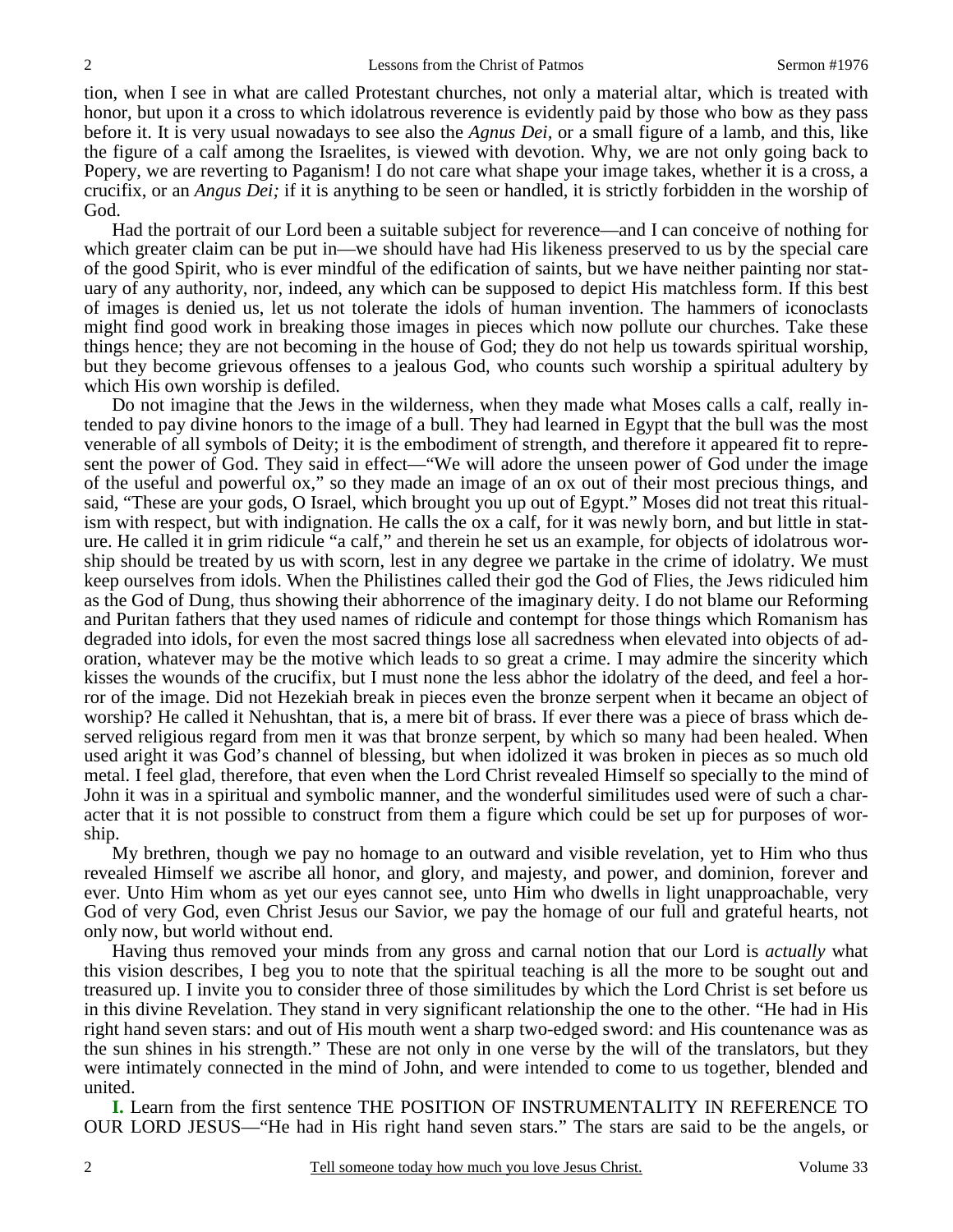messengers, or, as many conceive, the ministers whom God used as messengers to the churches, and from the churches to the outlying world. The word may mean the entire instructive and enlightening gift of the church, whether found in one person or in many. God has ordained that there shall be men anointed of His Spirit, who shall, beyond others, be the means of conversion and edification, and these are as stars in the sky of the church.

Note well, that *instrumentality is of temporary use, and is intended for the time of darkness*. Churches themselves are "golden candlesticks," and candlesticks answer their purpose best at night. When the sun is up, and the full day has come, do we need lamps? No, the church militant has her reason for existence upon earth in the fact of the surrounding darkness. The ministers of the gospel, what are they? Necessary to Christ? By no means, for the sun does not need the stars. They are necessary to the present darkness, with which they are to struggle as burning and shining lights until the Lord Himself shall shine forth in His glory. The Lord will use instruments till He Himself appears, but even those whom He calls "stars" are only the transient apparatus of a passing night.

This should make us think very humbly of ourselves, for, dear brethren, *this illustrates our weaknes*s. Were we lights of the first magnitude, the darkness would no longer remain. O stars! You by whom God shines! O stars! With your sparkling and far-reaching light, making glad the eyes of the benighted! What poor things you are, after all! For with all your shining it still remains night. Lamps of God though you are, you do but relieve the gloom which you cannot remove. If ministers were all they might be, there would soon be an end of them, but the fact of their continued necessity proves their weakness. O you that serve God best, remember that if you served Him better, the day would soon come when no man would say to his fellow, "Know the Lord," for they all should know Him, from the least to the greatest. Consider, then, that instrumentality at its best, when used in blessed unity, as a church, is no more than a lamp, or candle, and what can this do as compared with our Lord, who shines as the sun? Instrumentality, when specially selected, enlightened, and upheld, is but as a star, and what can a star do? Yes, what can the whole host of stars do, towards turning night into day? This is a good beginning for our consideration of instrumentality, since we are apt to grow proud, and this may teach us lowliness. Whatever honor God may be pleased to put upon His servants by calling them stars, it is evident that they are only needed because it is night, and that they are far too feeble to cope with that night, and turn its darkness into light.

Still, *instrumentality is honorably spoken of* by Him whose judgment is supremely wise. The Lord Jesus does not despise the agency which He employs. Those whose testimony He blesses for the salvation of men are compared to stars.

Stars are *guides,* and so are the Lord's true ministers. Some stars in yonder sky have done measureless service to wanderers over the trackless deep, and to those who have lost themselves in the labyrinths of the forest. That polestar has conducted many a slave to liberty. Happy have been the influences of the stars upon the hopeless who, being lost, have laid themselves down to die! Blessed are those men who, shining with the light of God, have turned many to righteousness; shall they not shine as the stars forever and ever? Are there not preachers of the word who have stood like that famous star "over the place where the young child was"? They have first led strangers to Jesus, and then have remained in faithful love shining over the place where the Lord abides. We preach Christ crucified; God forbid that we should preach anything else! We point to Jesus, saying ever, "Behold the Lamb of God, which takes away the sin of the world." Ours is, indeed, an honorable office, to guide wandering feet into the way of peace. Honored is the least in all our ministry if he may do this.

A certain star, the morning star, is also the *herald* of the day. All eyes are glad to see the morning star, because they know that the sun is ever near it. Happy messenger of God who has the sound of His Master's feet behind him! There have been men, and thank God there are such still, through whom God shines with rich promise of eternal day; their ministry heralds the coming of Christ to the heart. They preach so clearly of Him, that He is set forth evidently crucified in our assemblies. They hide themselves in their Lord. They have nothing to lift up but Christ, they bring nothing before men's minds but Christ, their one sole theme is Christ in His first coming cleansing His people from their sins, and Christ in His second coming bringing them home to His glory. Of such men it may be said, "He made the stars also," for those are God-made ministers, whose whole witness is for the glory of Christ Jesus.

It is an honorable comparison that the instruments of God's good pleasure have put upon them in being compared to stars, for the stars are the *comfort* and solace of the night. Well do men sing, "Beautiful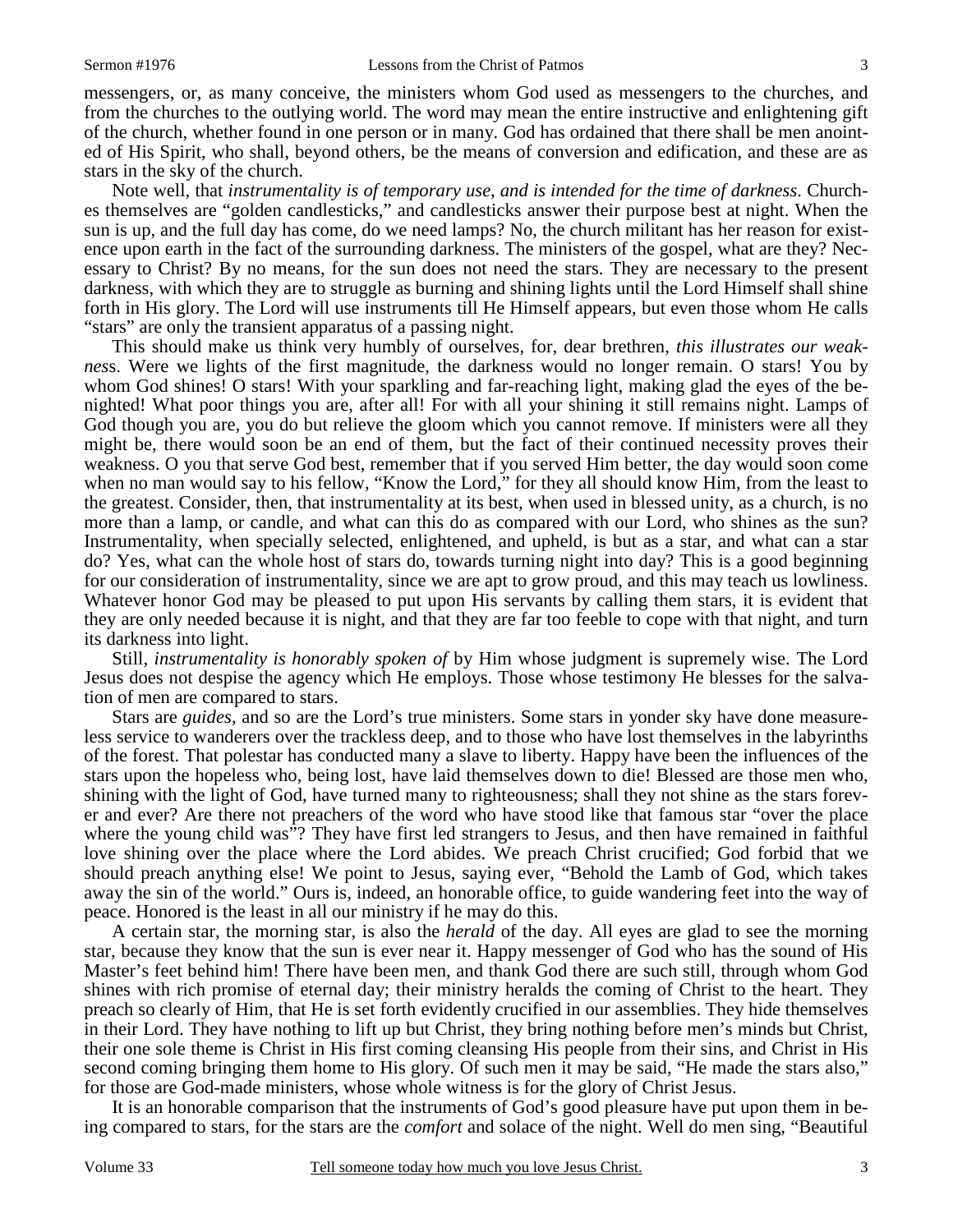star," for, amid the surrounding gloom, the twinkling light is a thing of beauty and a joy forever. "How beautiful upon the mountains are the feet of him that brings glad tidings!" We do not rightly value the considerable amount of light which comes to the earth through the stars, but were they quite removed, we should soon find the thick darkness of night to be greatly intensified; it might even become like the darkness of Egypt that might be felt. In the same way we are apt to undervalue regular ministries which do not amaze us by any uncommon brilliance. We could not afford to lose these stars, however feeble their light. Let us thank God for the many ministries, gentle and obscure, which, nevertheless, keep the dense darkness from being utterly impenetrable. Despise not prophesyings. Thank God for all the agencies by which He works. He compares His faithful servants to stars; be sure that you think them heavenly bodies, bearing celestial light, shining from above. They are not as small as some think them, and they are not forgotten of Him who calls them all by their names, and leads them out.

*Instrumentality is honorably placed,* for we see the stars in the right hand of Him who is the First and the Last. God's ministers are stars; but not stars up yonder in the sky; they are stars held in the right hand of their great Lord. Oh, what a position is this! God's true servants are in the highest place! His right hand made them. None can make stars but the Maker of all things. It is God who makes ministers of Christ, and gives them light with which to shine. Because of this they are honorable in His esteem, and He places them in His right hand. Whatever some may think of faithful preachers, the Lord makes them the men of His right hand. They may be despised by those who oppose the Word, but they need not be ashamed, for while the right hand of God is their position, they are more honorable than the princes and kings of the earth. Dear servants of God, who are serving your Lord in great obscurity, twinkling feebly, and thinking that no one notices you, receiving no honor from men, never mind, for if the Lord God has given you light, you are precious in His esteem, and He sets you not only *at* His right hand, but *in* it. You are where seraphim might wish to be.

See, also, how *true instrumentality is graciously sustained*. The chosen servants of the Lord are under special protection, for they shine in Christ's right hand. This is where the ministers of Christ need to be, for they stand in the front of the battle, and are in double danger. Their office has its temptations, and even their success has its perils. If you win souls for God, the devil will have a grudge against you. If you preach the word with power, all the hosts of evil will sharpen their arrows, and point their shafts at you. The stars of the churches have need to be in Christ's hand, for all the fiends of hell will puff at them. If they could make a star fall, how greatly would they rejoice! Glory be to Him who keeps them all. "For that He is strong in power; not one fails."

Our Lord Jesus holds the seven stars in His right hand. Does not this teach us the entire dependence of each one of us upon Him? Other stars may shine in their own natural spheres, but Christ's stars can only shine as He, by the constant outgoing of His strength, holds them up, holds them out, and holds them fast. They would cease to be stars if they were not in the Lord's hand. O my friends, who are working for the Lord in church, or mission hall, or Sunday school, place no reliance upon yourselves! Do not let your confidence lean upon your own natural abilities, or acquired knowledge, or garnered experience; let your dependence be alone upon that right hand which holds you up. The hand of the glorified Savior is worth depending upon. Behold an arm that never can be paralyzed, a hand that can never grow weary. Rely not on yourself in any measure or degree, but only upon that right hand of power and skill which will hold you up even to the end.

See, then, beloved, the special security of true instrumentality, for who can extinguish a star whose sphere is the right hand of God? I see the devil puffing against these stars until his cheeks are fit to burst, but he does not even make them flicker; what can harm those whom Jesus keeps? You know how some fine preachers have gone out in darkness, smoldering like candlewicks, filling the whole chamber of the church with a nauseous smell, and if professed ministers become unholy or untruthful, their end is sad for themselves and mischievous for all who are around them. May God save His church from the smoking flax of dying ministries. Blessed are they who, trusting in God, shine and shine on in His keeping. "Yes, they shall be held up." Did He not ordain for them a lamp which shall never be extinguished? Has He not put them where they must be safe?

*Instrumentality of the right kind is wisely directed,* for it is in the Lord's hand. This generation, like children playing in the marketplace, is not content with the moods and ways of the Lord's servants, but wisdom is justified of her children. The Lord sends by whom He will send. In wisdom and prudence He both kindles His stars and removes them, He arranges their places and their magnitude, their rising and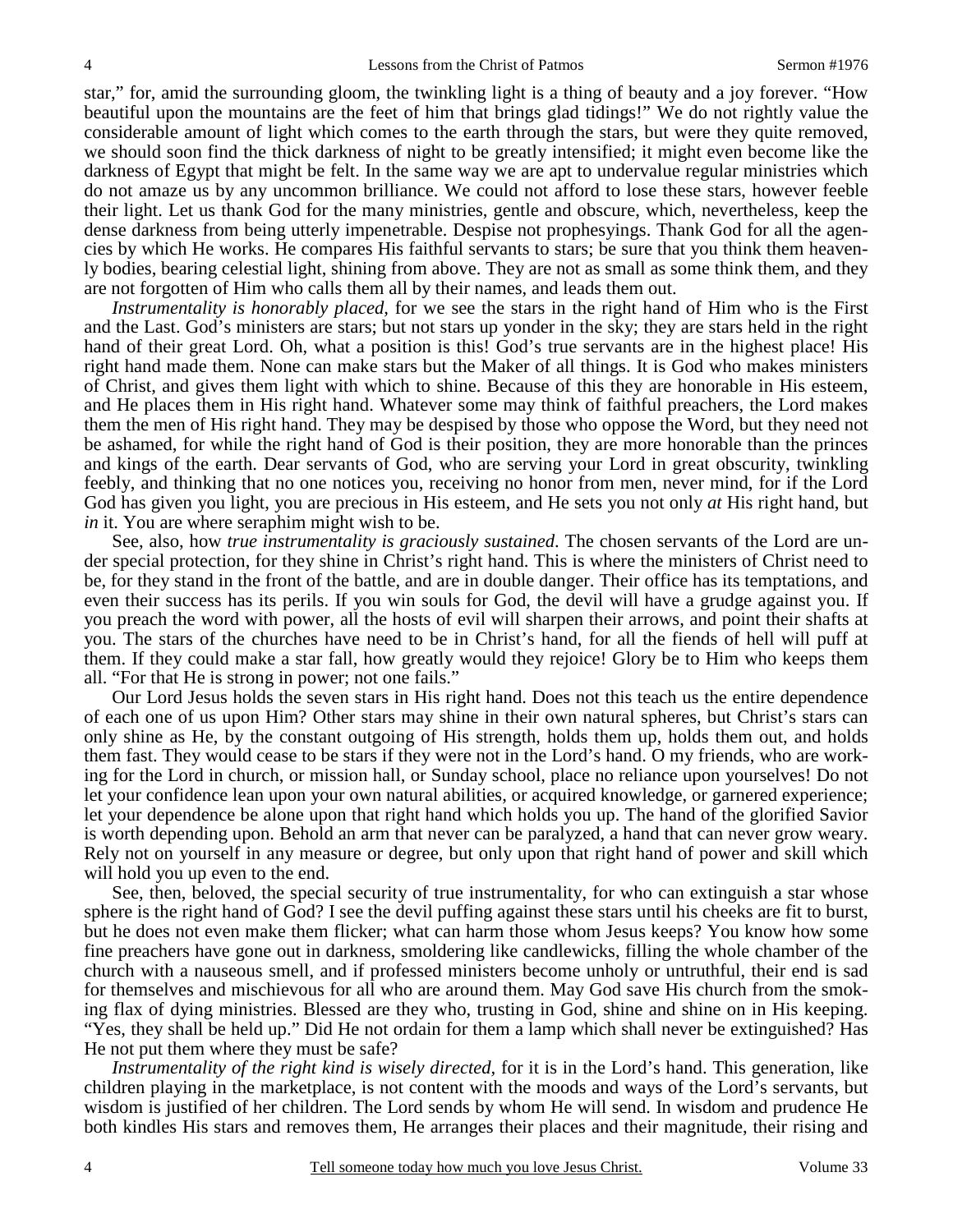their setting. "All His saints are in Your hand," O Lord Christ, but specially those through whom You speak with men! As the judges in Israel came and went at the bidding of infinite wisdom, even so is it among the chosen ministers of the Lord Jesus.

Perhaps you think I am making too much of this subject, but I have no such desire. My design is very practical. The churches should pray that their risen Lord would give them more stars, and that He would uphold the stars that are already given, for there is unquestionably a very close connection between the prosperity of the churches and these stars. Whether it should be so or not is not the question, but the fact is unquestionable—very much depends upon the minister. If you have a warm-hearted, loving, zealous preacher of the gospel, you find before long earnest, hearty, godly, working people gathered about him, but where there is death in the minister—coldness, lukewarmness, want of zeal, and want of holiness, what do you see? Do not the pews reflect the dreary condition of the pulpit? Is it not so, that like shepherd like sheep? We act and react upon each other! Brethren, pray for us. It is my solemn conviction that one great need of the church at the present time is a more faithful ministry. We need fewer fireworks and more stars. One man whom God has given is worth a thousand that a college has made. When God takes a man and says, "Go and preach in the power with which I have endowed you," that man will accomplish what a host of learned and well-trained men would not dare to attempt. Why have we not more mighty preachers of the word? Because we do not pray for them. Some of our ministers are half afraid that such men should come, for fear they should find themselves outshone. What better gifts can Christ give the church with His own right hand than pastors and evangelists? The church will never make any great advance until once more God sends here and there, and in fifty places, men with burning hearts and with trumpet voices to proclaim the truth, the whole truth, and nothing but the truth. We need men that will not yield to the current of the times, nor care one jot about it, but will hold their own and hold their Master's Word against all comers, because the Lord of Hosts is with them, and the Spirit of God rests upon them. I would have you at this time realize the Christ with the seven stars in His hand, and I would have you pray, "Lord, fill Your hand with stars again. Light up the darkness of this period with flaming preachers of Your word to the praise of the glory of your grace." So much about the position of instrumentality; follow me now to kindred themes.

**II.** And now, in the second place, I want you to notice with great care THE PLACE OF REAL POWER. Note, the second of the three sentences—"And out of His mouth went a sharp two-edged sword." The sword-power, the war-strength of the church, does not lie in her ministers. The battle and the victory are not with them, but with their Lord. I have put them in their proper place; I have told you that they are stars, and I have reminded you of their usefulness; but the next symbol prevents your regarding them as forces to be relied on. We read, "Out of His mouth went a sharp two-edged sword." Not out of the stars, but out of our Lord's mouth goes the strength which wins the day!

*The true power of the church lies in Christ personally*. You may have all the stars that ever made bright the Milky Way with their combined sheen, but there is no power in them to kill evil, or conquer sin. The stars of the church shine because God makes them shine. Their shining is not their own, it is borrowed light with which they are radiant. But the power that overcomes evil, wounds the hard heart, pierces the conscience and kills reigning sin, is of the Lord alone. "Out of His mouth went a sharp twoedged sword." Glory not, therefore, in men, for power belongs unto God. Boast not in the talent nor in the experience of the man of God, for he can neither kill nor make alive. The power of a church is the presence of her Lord. He has not deposited power in men, He retains it in Himself, and from Himself we must seek it. Behold the infinite resources of the church; all power is in Jesus, and Jesus is with His people.

*The power lies in Christ's Word,* "Out of His mouth went a sharp two-edged sword." Beloved, the power that wins souls is the word of God, not my explanation of it, nor yours; not my amplification of it, nor yours; not my illustration of it, nor yours. The power is not in the stars, but in the word which made the stars. God's word is the source of all things. Therefore reckon that every sermon is a wasted sermon which is not Christ's word; believe that all theology is rotten rubbish which is not the word of the Lord. Do not be satisfied with going to a place of worship and hearing an eloquent discourse, unless the sum and substance of it is the word of the Lord. My brothers and sisters, whether you teach children or their parents, do not think you have done any good unless you have taught the word of the Lord. For saving purposes we must have the Lord's word, and nothing else. It is not your word, O you most devoted soulwinners; it is not your word, O you most impassioned evangelists; it is not your word, O you most plain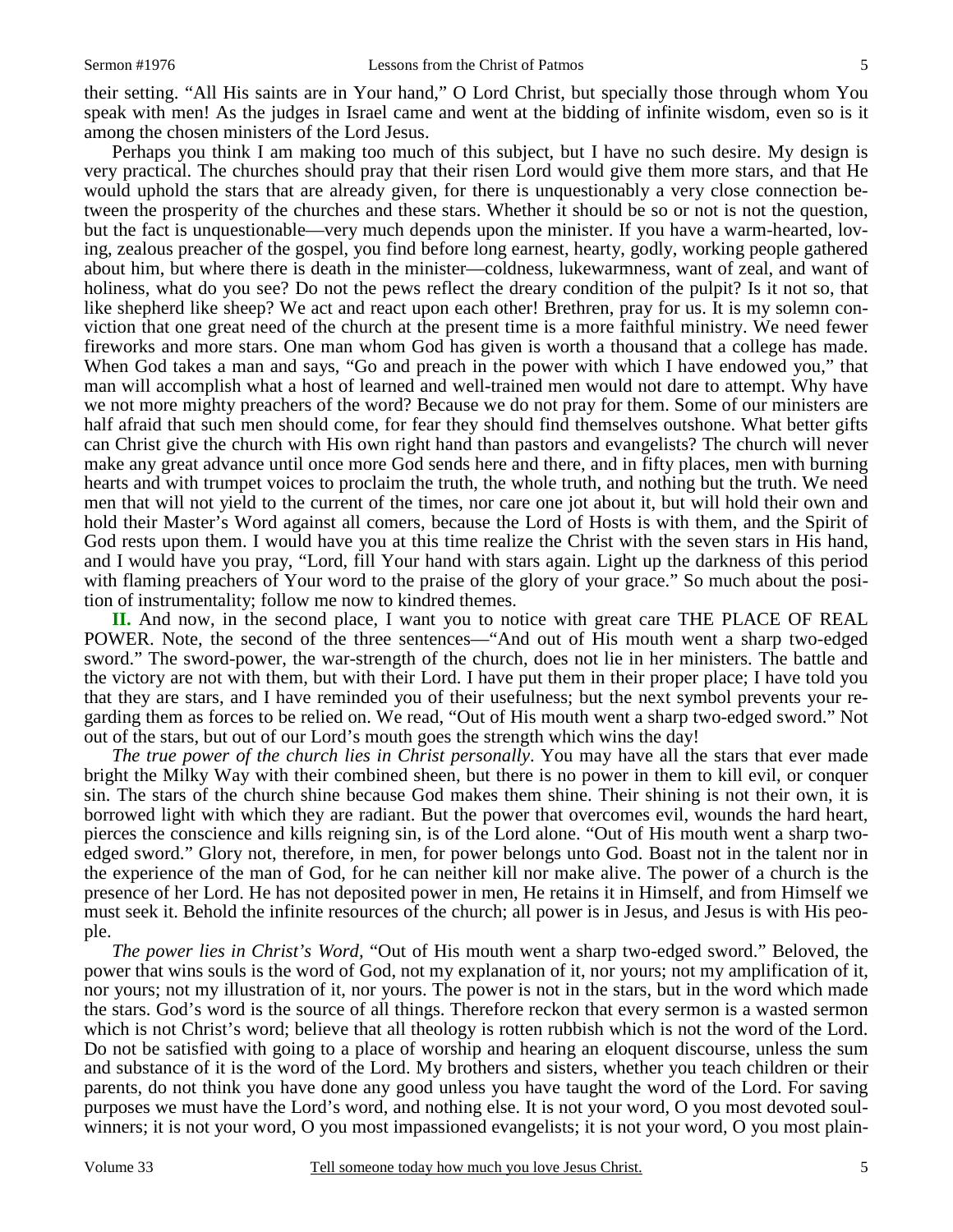tive persuaders; it is the word of the Lord, and that alone, which will abide, and subdue all things to itself. The voice of the Lord breaks the cedars of Lebanon; we can do all things with it, we can do nothing without it.

And notice again, that it is not only His word, but *it is His word as He Himself speaks it*. Does Christ then still speak the word in the church? Yes! It is not the truth in the Bible alone which saves, it is that truth taken by the Holy Spirit, and vivified and laid home to the heart. It is not the letter of the word which Jesus spoke eighteen hundred years ago which works wonders, but it is that same word as He now delivers it into our ear and heart by His own living, loving, heart-subduing voice. *I* may speak Christ's words in vain, but *He* speaks to purpose. The sword in Peter's hand cuts off an ear, but the sword in Christ's mouth slays sin and subdues men to Himself. You have heard a sermon full of precious truth, and yet it has done you no good; at another time you have heard the same truth, and it has overwhelmed you by its hallowed power. What was this difference? Is it not that in one case it was God's word out of the preacher's mouth, and in the other case it was God's word out of His own mouth? Yes, every word is a keen sword to slay sin when Jesus speaks it. My soul melts in repentance when my Beloved speaks to me. Nothing can stand against the word of Jesus; He speaks, and it is done! O my brethren, I have no faith in my own preaching, but I have all faith in my Lord's speaking. His word shall not return unto Him void. Out of His mouth no syllable shall come in vain. I charge you, look away from us, the twinkling stars, to our Lord, whose month is the conquering force of His church.

*The word is in itself adapted to the divine end,* for it is sharp and two-edged, and when it is spoken by the Lord, its adaptation is seen. The gospel is very sharp when the Spirit of God lays it home. No doctrine of men has such piercing power. Take care, O preacher, that you do not blunt the word, or try to cover over its edge, for that would be treason to the Lord who made it to be sharp and cutting. There is much about the true gospel which offends, and it should be our desire never to tamper with it, or to tone it down, lest we become enemies to the Lord's truth. Truth which is meant to offend human pride must be stated in its own way, even though seen to produce anger, and annoy self-righteousness. Doctrine which is cutting and killing must not be concealed or softened down. "He that has My word, let him speak my word faithfully, says the Lord." People are disturbed and troubled by the real gospel; under a false gospel they can sleep into destruction. Bring out the sword, it is made to wound, let it exercise its salutary sharpness. The gospel has two edges, so that none may play with it. When they think to run their fingers along the back of it they will find themselves cut to the bone. Whether we regard its threats or its promises, it cuts at sin. Whether we move it up or down, it makes great gashes in that which ought to be wounded and killed. Let us, therefore, know that the power of the church does not lie anywhere but in the word as Jesus Himself speaks it. Let us keep to His own pure, unadulterated, unblunted word, and let us pray Him to send it forth with power out of His own mouth into the hearts and consciences of men.

**III.** May the Holy Spirit fasten this on your memories! I must now conduct you to the third point, which is a very wonderful matter—THE SOURCE OF TRUE GLORY. The source of true glory in a church lies in her enjoying the countenance of her Lord. "His countenance was as the sun shines in his strength." When Jesus is pleased with the church, she enjoys noonday prosperity.

Brethren, endeavor to realize the idea of Christ's countenance shining as the sun. Let me then remind you of our former themes. Where are the seven stars? They are still in His hand, but I defy you to see them, for when the sun is once up, where are the stars? Ah, dear young people! When you first hear a minister preach with divine power he is everything to you; God enables him to bring light to your darkness, and for a season you rejoice in his light. When you get further on in the road, and come to see the Lord Jesus Christ Himself in the divine glory of His blessed person, then you will not glory either in Paul, or Apollos, or Cephas, but you will glory in Jesus only. The stars are twinkling still, but you cannot observe them when the sun shines in noontide splendor, and so the human instrument is as useful as ever, but when Christ Himself is fully seen, the instrument takes a place far lower down. We are grateful for the stars, they have had blessed uses for our good, but we cannot mention them in the same day with the sun. Now that we have seen the Lord, we value His servants none the less, but still they are servants, and only servants, and He is Lord of all. An hour of Jesus is better than a year of all the apostles. Personal communion with Jesus is far more powerful for our good than the best preaching in the world.

If you catch the idea of our Lord's countenance being "as the sun shines in his strength," let me ask you where is the sharp two-edged sword which came forth out of His mouth? You have not forgotten it,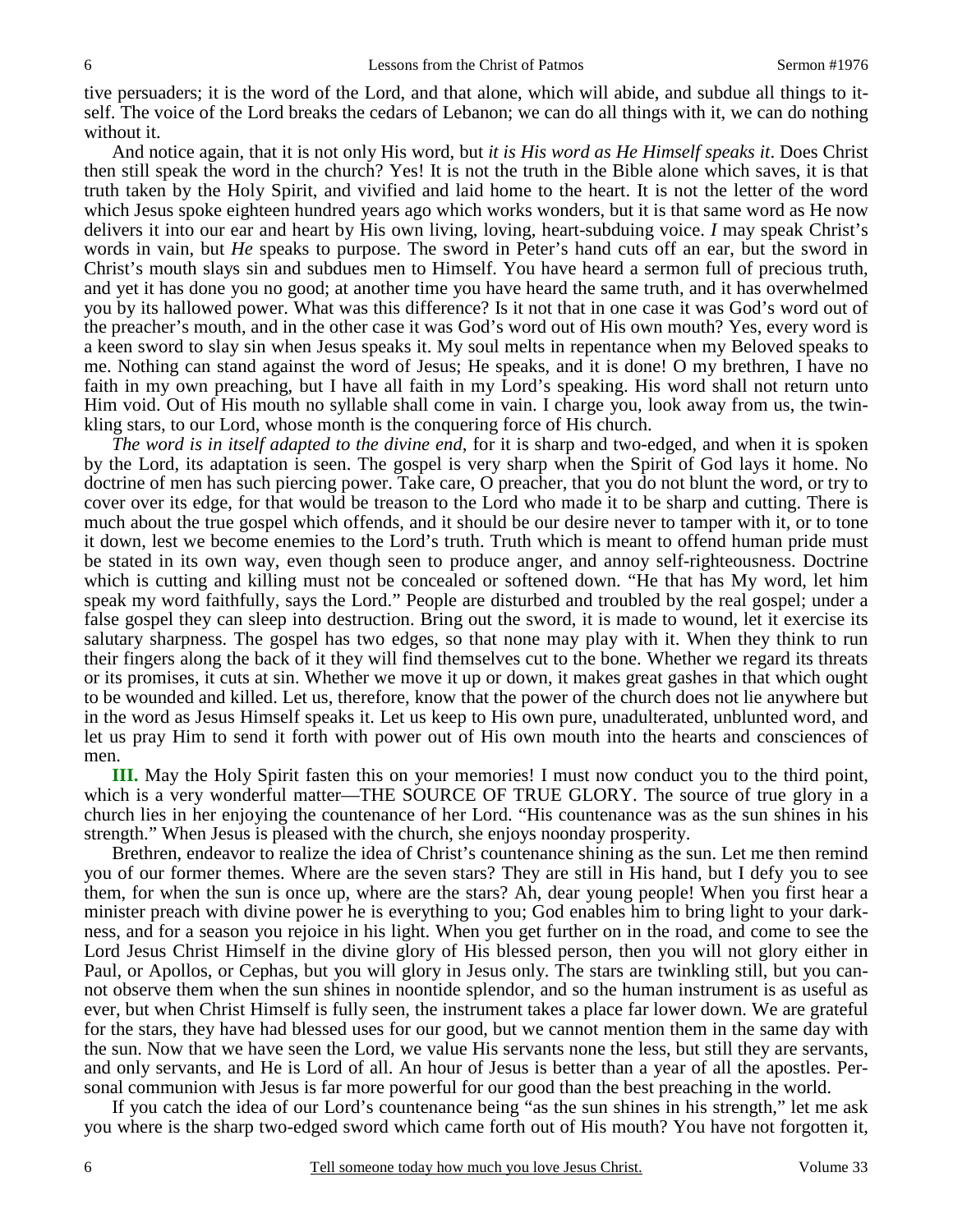but at the same time it would be hard to discern it upon the face of the sun. When we enjoy Christ Himself, we do not think the less of His word, but it seems to be absorbed in Himself. He Himself becomes to us the *Logos,* the word. Even the gospel itself, glorious as it is, bears no other glory than that which we behold in the face of Jesus Christ. This is the glory which excels. This is the glory before which dispensations, and economies, and systems of truth appear to be mere reflections of that which is embodied and epitomized in Him. To see the face of our Lord and enjoy His love is to stand, like Milton's angel, in the sun.

I must hurry over places where I am tempted to linger. *To the saints the glory of Christ lies in Himself;* His own countenance is the center of glory. Consider the work which He has finished, and the reward with which His Father has glorified Him. Consider His divine nature, and the perfect manhood which He has taken into union with it. Consider all His infinite perfections, but especially His love, His boundless, changeless love to His people. This is the sun which makes our day, and fills us all with joy and gladness. What do we want more than His loving favor? I would to God that we were henceforth shut up to His praises, and were bound henceforth to see no beauties but those of our Lord. To think that He should love you, that He should so love you as to die for you, and that having died for you He should go up unto the Father for you, and fill all things for you, and reign in everlasting splendor for you; why, all this is a surpassing glory of love! If you once know that His countenance is towards you, then will you see such a glory in His grace and favor as you have never before imagined. Once behold the splendor of the love of God in Christ Jesus our Lord, and you will henceforth need neither candle nor star, for the glory of God in the face of Christ Jesus will be as seven suns to you.

Notice that *the favor of Christ, if it is enjoyed by a church, is effectual for all purposes*. Why do we crave for stars when the sun shines? In the absence of human instrumentality, the Lord Jesus will more than suffice. Even for those purposes for which the sword goes out of His mouth the Lord's countenance is enough. A sunstroke is as effectual for overcoming as the stroke of a sword. Let Christ shine in the church, and He will destroy His enemies with the brightness of His glory. Let Him shine in the church, and you will have all the warmth, and all the joy, and all the delight, that a church can desire. Let Him shine in the church, and you will have all the life, and all the growth, and all the sweetness, and all the mellowness, and all the perfectness, that even the garden of the Lord can yield. If our Lord is with us, delighting Himself in us, and countenancing our endeavors, we shall, as a church, prosper better than if we had the endowments of the State, the approbation of the wise, and the patronage of the great. To make the church of God the grandest instrumentality conceivable, all that is needed is, that she shall please her Lord in all things, and therefore shall walk in the light of His countenance. "Lord, lift you up the light of Your countenance upon us." "Cause Your face to shine, and we shall be saved." "Blessed is the people that know the joyful sound: they shall walk, O Lord, in the light of Your countenance." What a light it is! In the sun's beams we find the most needful and indispensable gifts, and in our Lord Jesus we find all things for time and for eternity. When the Sun of Righteousness arises, He brings healing in His wings. Then we are made strong, so that we go forth and grow up like calves of the stall. Let the Lord show us His face, and we have reached the height of our desires.

Yet note well that the brightness of our Lord cannot be measured; *neither could His glory be endured of mortal men* if once it were fully revealed. "His countenance was as the sun shines in his strength." John therefore could not gaze upon that countenance, but fell at His Lord's feet as dead. It would be a dangerous thing for you to stand still and attempt to gaze upon the sun. To turn a telescope full upon the sun, and place your eye to the glass, would be the extreme of folly. Our eye must be shielded, or it cannot look on the sun. And beloved, if the Lord Jesus were to manifest Himself to us as He really is, in all His unveiled majesty, we should die with excess of joy. If He were to turn the whole stream of His love into our hearts, our frail bodies would be unable to bear the blissful excitement which would follow upon such a heavenly discovery. You do know something of Him, and you are pining to know more, and well you may, for your life lies that way, but still, He must always be the best judge of how much He shall reveal, for "He knows our frame, He remembers that we are dust." He holds Himself in reserve until we are prepared to receive the amazing bliss of His glorious manifestation. Perhaps even in eternity He will have to hide Himself somewhat, for there is in Him such greatness that our littleness would fail before Him were His glory all revealed. Oh, cry to Him to show Himself to you, but still do not marvel if He answers you, "You cannot see My face and live." That holy man, Mr. Walsh, when the Lord revealed Himself to him, was obliged to cry, "Hold, Lord! Remember I am but an earthen vessel,